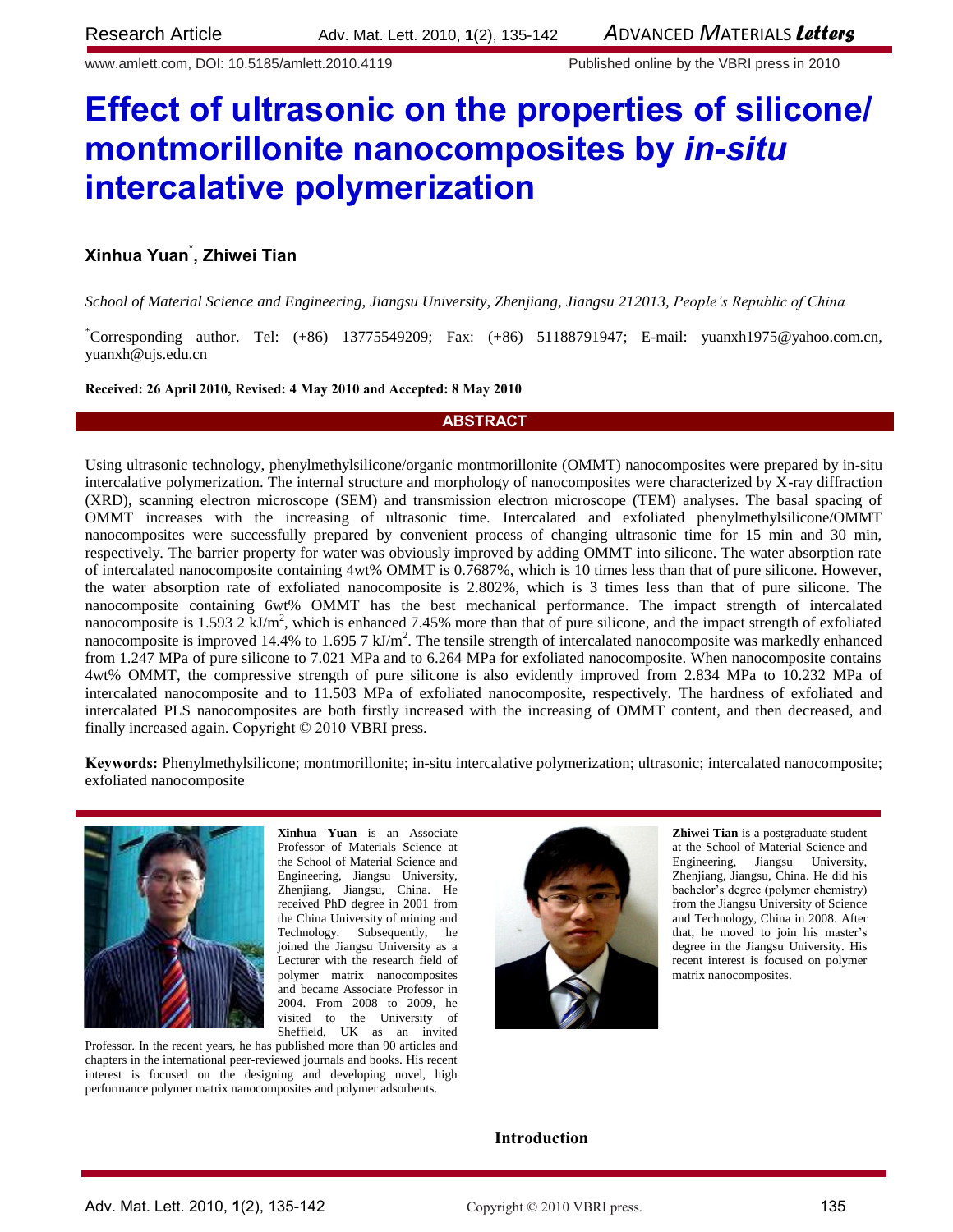During the last 10 years, preparation and characterization of organic–inorganic nanocomposites have attracted a great deal of attention in material science [**1-5**]. Nanocomposites offer the potential for the diversification of applications for polymers due to their excellent properties, such as high temperature resistance, dimensional stability, improved barrier property, flame retardancy and enhanced thermomechanical property [**4–8**]. Polymer/MMT nanocomposites have been successfully prepared by intercalating polymers into MMT. According to the starting materials and process techniques, the preparation methods of polymer/MMT nanocomposites are divided into three main groups: solution intercalation of polymer or prepolymer, in-situ intercalative polymerization and melt intercalation [**9**]. Depending on the degree of penetration of the polymer chains into the interlayer space, intercalated and exfoliated nanocomposites are distinguished [**10**].

By hydrothermal reaction, Wang prepared exfoliated nylon-6/montmorillonite nanocomposites through meltcompounding [**11**]. Atomic force microscopy (AFM) shows that the OMMT nanoparticles are dispersed in nanoscale and arranged along the injection direction. Mechanical tests show that, upon incorporation of only 2 wt% OMMT, the impact strength of nylon-6 is greatly improved whereas other properties are only slightly improved [**11**]. The exfoliation of the organoclay is achieved by adding a small amount of maleic anhydride grafted polyolefin, which is

but with poor solvent resistance and mechanical properties. Intercalating silicone into MMT to obtain polymer/clay nanocomposites can improve these performances. Several studies have reported about silicone rubber/MMT nanocomposites [**13-15**]. However, there are few studies about silicone/clay nanocomposite and few literatures about the effect of ultrasonic on the performance of nanocomposites.

In the present research, ultrasonic technology was used to prepare phenylmethylsilicone/OMMT nanocomposites by in-situ intercalative polymerization. The internal structure and morphology of the nanocomposites were characterized by XRD, SEM and TEM analyses. The effect of time for ultrasonic processing on the dispersing of MMT lamellar was also studied. It is interesting that intercalated and exfoliated phenylmethylsilicone/OMMT nanocomposites were prepared by simple process of changing ultrasonic time of 15 min and 30 min, respectively. The barrier performance for water and mechanical properties of intercalated and exfoliated nanocomposites were also studied.

## **Experimental**

### *Materials*

Phenylmethylsilicone (UN6302) was purchased from Shanghai United Chemicals & New Materials Co. Ltd.



**Scheme 1.** Schematic diagram of curing reaction for phenylmethylsilicone in the layer of OMMT.

miscible with the polyolefin [**12**]. Silicone has many excellent properties, such as high temperature resistance, weatherability, hydrophobic property, electrical insulation,

(Shanghai, China). Sodium montmorillonite (Na-MMT) was provided by Zhejiang Fenghong Clay Chemicals Co. Ltd. (Zhejiang, China). Triethanolamine, methyl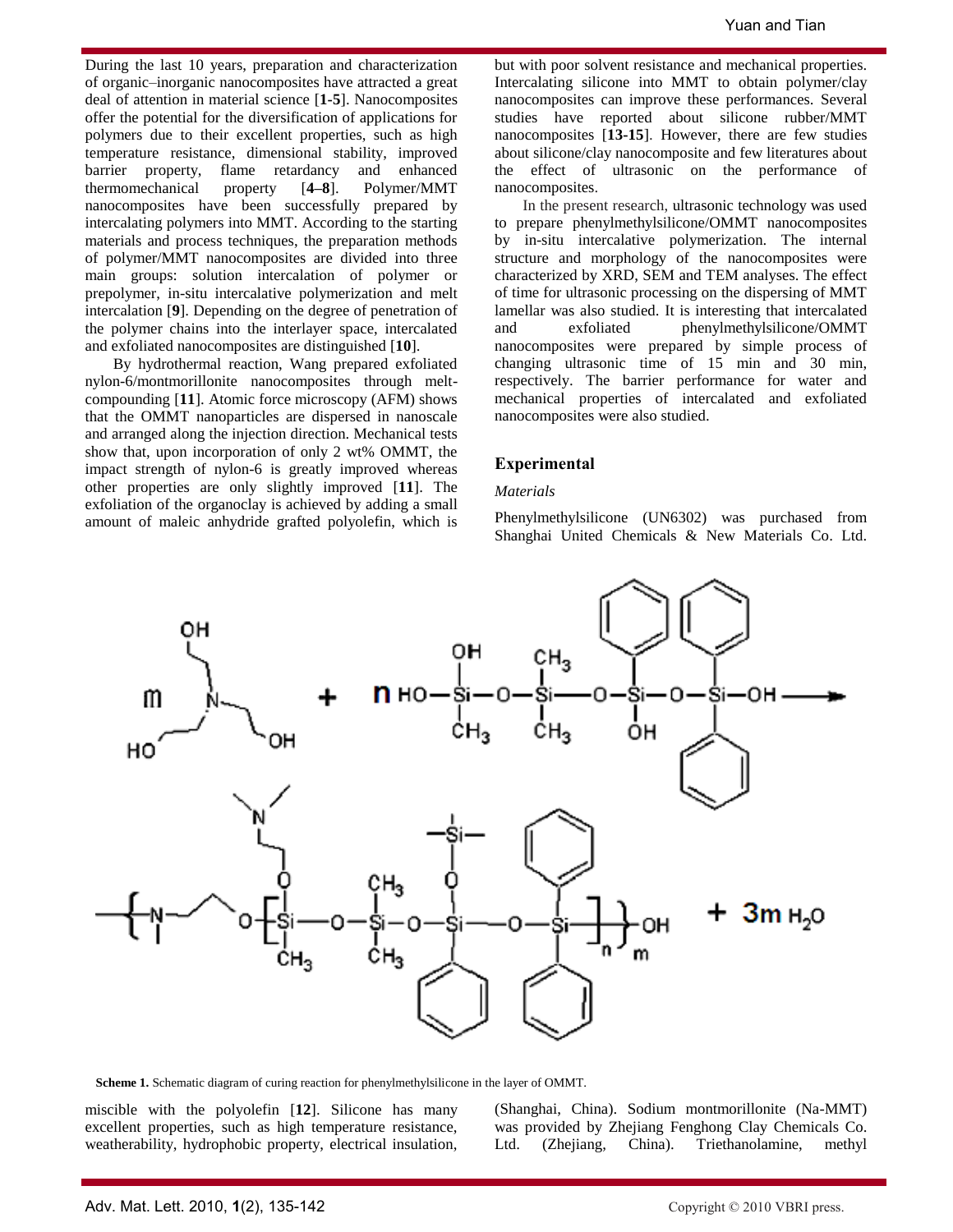methacrylate (MMA), benzoperoxide (BPO) and toluene were purchased from Sinopharm Chemical Reagent Co. Ltd. (Beijing, China) and were used without further purification. The organic treatment agent of cetyltrimethylammonium bromide (CTAB) was obtained from Jining Chemical Institute (Jining, China).

## *Preparation of silicone/OMMT nanocomposites*

The organic MMT was prepared with organic treatment agent of CTAB according to previous literatures [**1, 9**]. In a two-neck (250 mL) flask equipped with a stirrer, nanocomposites were prepared by swelling desired concentration of OMMT, MMA with toluene and prepolymer of phenylmethylsilicone, and then with mechanical stirring for 0.5 h at 75 ℃ through water bath heating. In order to obtain the effect of time for ultrasonic processing on the dispersing of MMT lamellar, ultrasonic time of zero min (only with mechanical stirring), 10 min, 20 min and 30 min were selected. The reaction system was taken into water bath again and stirred for 1.5 h at 75 ℃ after suitable amount of BPO was added. BPO can induce MMA polymerization. After drying in a vacuum oven at 60 ℃ for 1.5 h, the mixture was heated to 95 ℃ with continuous stirring. Triethanolamine, the curing agent, was added and the reaction system was stirred for an additional 5 min. The curing mechanism was explained in **Scheme 1**. The mixture was poured into a home-made open round mold, followed by curing process in a vacuum oven at 90 ℃ for 36 h. Finally, the polymer/OMMT (polymer/layered silicate, PLS) nanocomposites were obtained.

## *Measurements and characterizations*

*Morphological analysis:* Small-angle X-ray diffraction (SXRD) measurement was carried out using D/max 2500VB3+/PC (Rigaku, Japan) equipped with a Nifiltered monochromatic Cu-Kα radiation ( $\lambda$  = 1.541 8Å) at a scanning rate of  $1^{\circ}/\text{min}$  and divergence slit  $1^{\circ}$ . Measurements were made to examine the interlayer activity in the composite as prepared. The plates of silicone/OMMT nanocomposites which were produced during the molding process have smooth surface. Therefore, a rectangle shaped specimen (10 mm  $\times$  5 mm  $\times$  1 mm) was cut from these plates and directly analyzed by X-ray analysis. Bragg's Law  $(n\lambda = 2d \sin\theta)$  was used to calculate the crystallographic spacing. A JEOL JSM-6480 (Japan) scanning electron microscope was used to observe the particle size of MMT and particle-matrix adhesion in the cured composite on the fracture surface. The specimens were coated by gold. TEM analysis was used to confirm the morphological information obtained from the XRD data on the platelet dispersion and distribution. The morphology can not be fully characterized only by XRD analysis. The absence of scattered intensity peaks in the XRD diagrams can not always surely demonstrate achievement of the disordered intercalated or the exfoliated structures. The ultra-thin TEM specimens from the powder of specimen were immersed in the alcohol and dispersed by ultrasonic. The solution was dripped on copper grids and was viewed with a JEOL JEM-2100 electron microscope at an accelerating voltage of 200 kV.

*Measurements of barrier property for water:* To determine barrier property of water, rectangle shaped specimens (20  $mm \times 8 mm \times 2 mm$  of silicone/OMMT nanocomposites were prepared. The specimens were heated in deionized water at 80 ℃ for 0.5 h. Water adsorption rate (*a*) was used to denote barrier property of water and defined as follows:

$$
a = \frac{m_2 - m_1}{m_1} \times 100\%
$$

where  $m_1$  (g) and  $m_2$  (g) represent the weight of specimen before and after boiled, respectively.

*Mechanical properties:* The tensile test was conducted on WDS electronic tensile testing machine (Chengde Precision Testing Machine Co. Ltd., China) at room temperature. The test specimens were cut in the shape 100 mm  $\times$  10 mm  $\times$  4 mm. The tensile test speed was set for 5 mm/min. The compression test was taken on WDW-11 computercontrolled electronic universal testing machine (Jinan Shidai Shijin Instrument Co. Ltd., China). All compression specimens were shaped for 30 mm  $\times$  10 mm  $\times$  4 mm and the loading rate is 2 mm/min. Unnotched impact strength test was performed on XJ-50Z Combined Impact testing machine (Chengde Precision Testing Machine Co. Ltd., China) and the impact pendulum was selected for 2 J. To reduce experimental error, every tensile specimen, compression specimen and impact specimen of nanocomposites were all tested for five samples and the average value was taken as tensile, compressive and impact strength. Rockwell hardness was performed on XHR-15 Rockwell Hardometer (Shanghai Material Testing Machine Factory, China). The diameter of spherical sclerometer indentor was selected for 6.35 mm and the total loading was 588.4 N. To obtain the hardness value of nanocomposites, at least 7 points were selected for every sample.

# **Results and discussion**

## *XRD characterization of silicone/OMMT nanocomposites*

The basal spacing of OMMT and PLS nanocomposites with different ultrasonic time were showed in **Fig. 1**. The calculated crystallographic spacings according to Bragg's Law  $(n\lambda = 2d \sin \theta)$  were listed in **Table 1**. The diffraction angle  $(\theta)$  decreases with the increasing of ultrasonic time, resulting in the increasing of crystallographic spacing  $(d_{001})$ from 3.6 nm to 8 nm. This phenomenon indicates that ultrasonic can help monomer or prepolymer effectively disperse into montmorillonite layers. In aqueous solution, through ultrasonic technology, the micro-mixing at molecular level can be obtained and micron or even nanometer scale particles can be formed.

Compared to mechanical stirring, ultrasonic technology is more effective to produce nanometer scale particles during swelling procedure. Due to the strong shock caused by ultrasound wave at solid-liquid interface, transient cavity and asymmetry collapse are formed to produce micro-jet which impacts solid surface to accelerate mass transfer and to make the solid surface active, leading to quick reaction [**16**]. The mass transfer and diffusion are accelerated because of the intensive mass motion caused by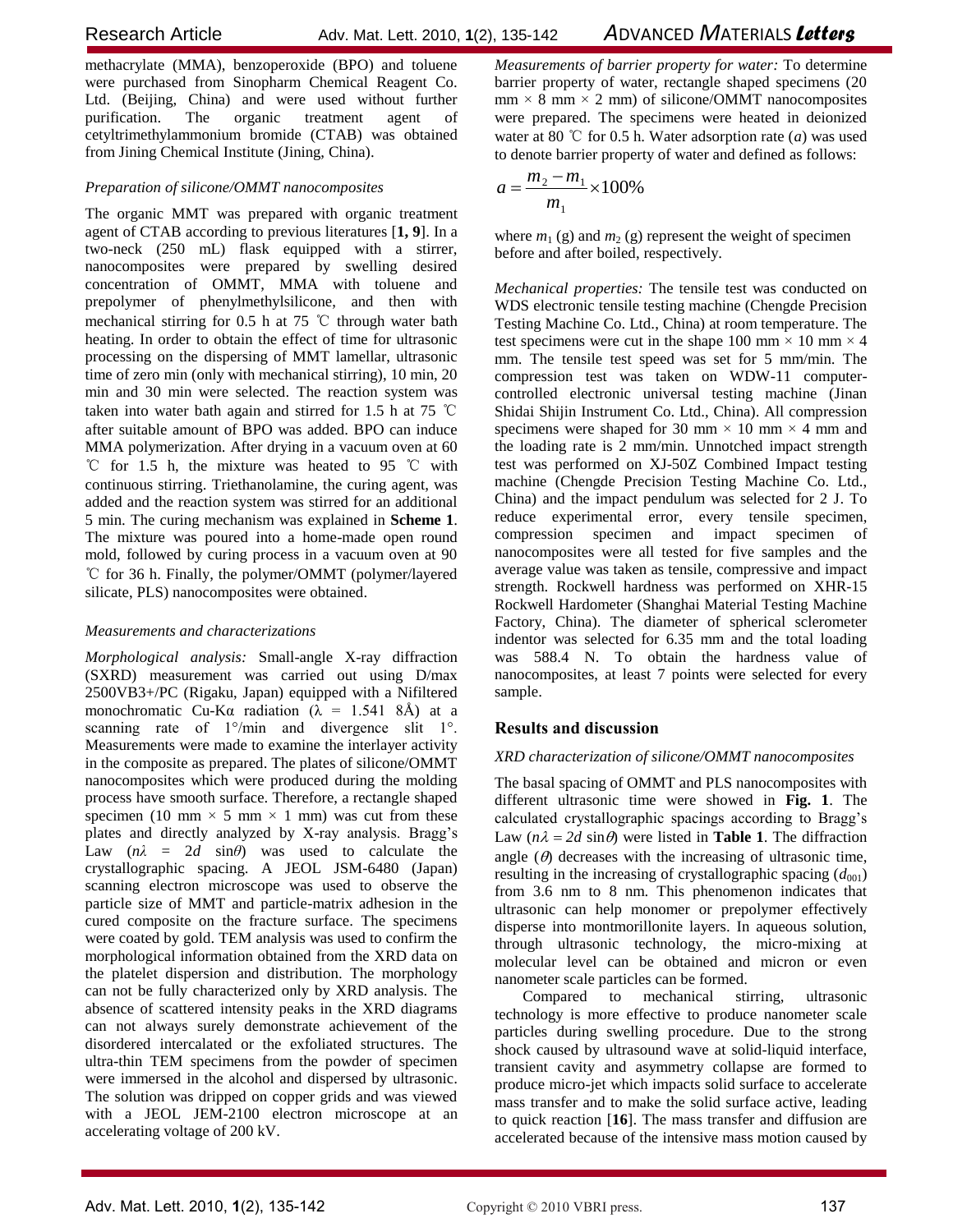ultrasonic, which makes the mass stripped from the surface and the surface is updated [**17**]. Hence, the basal spacing of MMT can be expanded even in short time. During a certain sound radiation period, the whole sonochemical yield increases linearly with the irradiation time [**18**], therefore, the basal spacing of MMT increases with the ultrasonic. It can be concluded that the ultrasonic time can markedly affect the increasing extent of basal spacing of MMT.



**Fig. 1.** XRD spectrum of OMMT and PLSN with different ultrasonic time A: OMMT; B: Mechanical stir; C: Mechanical stir +10 min ultrasonic; D: Mechanical stir +20 min ultrasonic; E: Mechanical stir +30 min ultrasonic (All samples OMMT 6 wt%).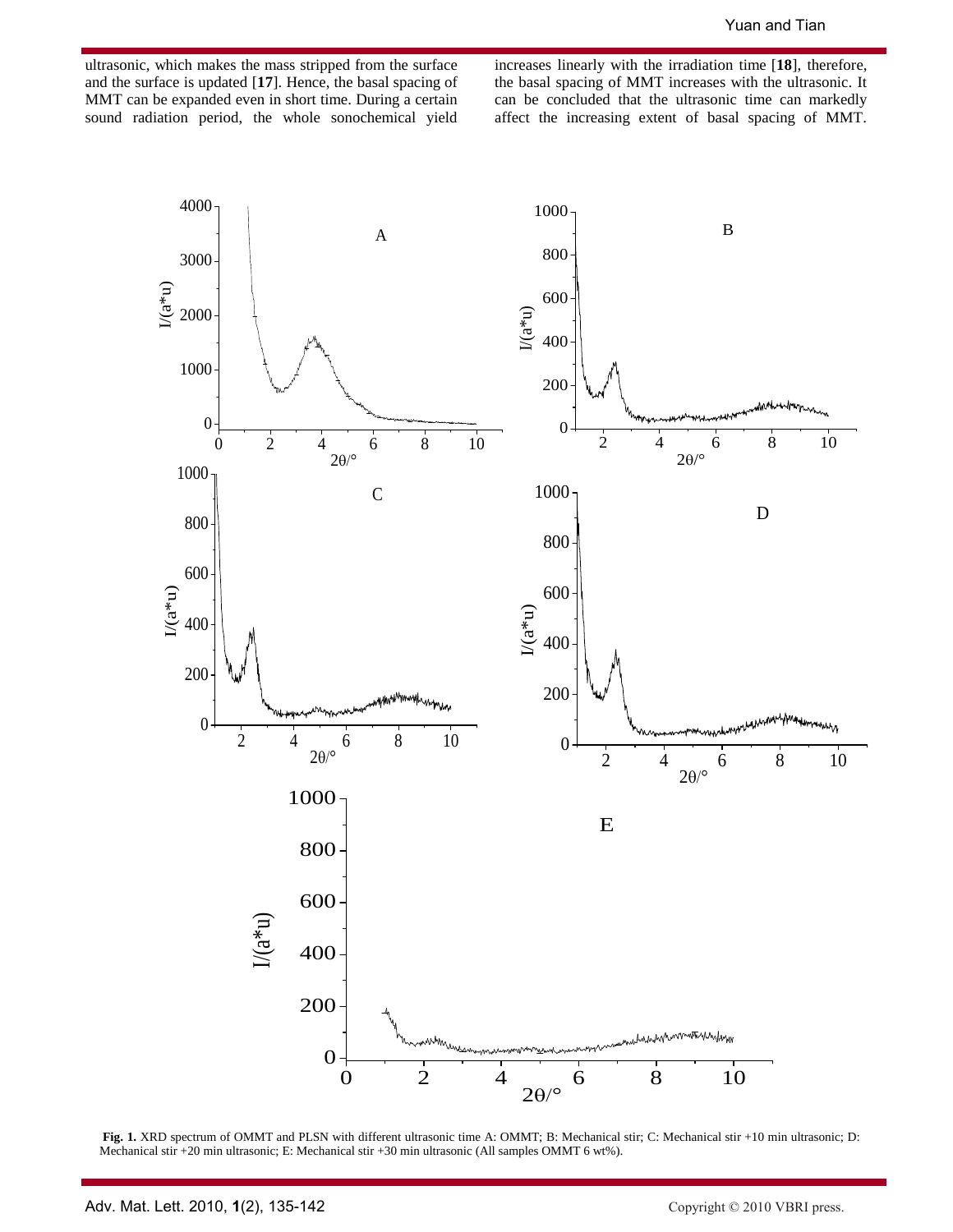When the ultrasonic time is over 30 min, there is no obvious peak in XRD spectrum from **Fig. 1E**.

|       |  |  |  |  | Table 1. Basal spacing of OMMT and PLSN with different ultrasonic |
|-------|--|--|--|--|-------------------------------------------------------------------|
| time. |  |  |  |  |                                                                   |

| Intercalation method       | $2\theta$ <sup>o</sup> | $d_{001}/nm$ |
|----------------------------|------------------------|--------------|
| <b>OMMT</b>                | 3.60                   | 2.4          |
| Mechanical stir for 30 min | 2.44                   | 3.6          |
| Mechanical stir $+10$ min  | 2.40                   | 3.7          |
| ultrasonic                 |                        |              |
| Mechanical stir $+20$ min  | 2.30                   | 3.8          |
| ultrasonic                 |                        |              |
| Mechanical stir $+30$ min  | No obvious             | > 8          |
| ultrasonic                 | peak                   |              |

*SEM and TEM spectra of intercalated and exfoliated PLS nanocomposites*

To prepare intercalated and exfoliated PLS nanocomposites, 15 min and 30 min ultrasonic time were selected, respectively. According to Bragg's Law, the basal spacing for 15 min ultrasonic process sample was calculated about 3.74 nm since  $2\theta$  equals to 2.38° in SXRD spectrum. This indicates that the lamellar of MMT has not been exfoliated, forming intercalated nanocomposite. There is no diffraction peak at low angle region of SXRD spectrum for 30 min ultrasonic process sample, which means that the *d*-spacing of OMMT within this type of nanocomposite is at least over 8 nm. This illuminates that molecules of silicone chains have intercalated into the layers of MMT, and the interlayer distance of MMT is expanded effectively after polymerization of MMA monomer and phenylmethylsilicone prepolymer, even forming exfoliated nanocomposite. To distinguish the inner structure of intercalated and exfoliated PLS nanocomposites, SEM and TEM spectra were given in **Fig. 2 and Fig. 3**. The fracture surfaces of silicone/OMMT (6 wt%) nanocomposites were observed by SEM spectrum. MMT was characterized by morphological hierarchy comprising lamellar assembly into primary particles which amass into aggregates. Since nanostructure can not be simply deduced from change of *d*-spacing measurement which is used to detect lamellar activity, the fracture surfaces of silicone/OMMT (6 wt%) nanocomposites were also observed by SEM spectrum. Searching for mineral domains at the fracture surface of nanocomposite (**Fig. 2**) reveals the absence of large mineral aggregates. This suggests that the mineral domains are submicron in size. It can be concluded that OMMT and silicone are compatible very well, which also means that each lamella of MMT has been dispersed well in polymer matrix. However, some pores with about 10 µm diameter can be seen in SEM image. These pores may be due to the solvent evaporation and will affect mechanical performance of nanocomposites.

The most powerful and direct evidence to describe whether the nanocomposite is exfoliated or intercalated is by TEM. TEM spectra of thin films of exfoliated and

intercalated OMMT/silicone nanocomposites were shown in **Fig. 3**. The overall picture shows that MMT layers have not occupied the full volume and large regions of pure silicone are visible. The molecules of silicone chains have inserted into the interlayer of MMT, forming light stripes alternated with dark stripes. TEM spectrum of a thin film of OMMT/silicone nanocomposite which stirred for another 15 min under ultrasonic condition is shown in **Fig. 3A** and **B** (A: 6 wt% OMMT; B: 8 wt% OMMT). The layers are entirely orderly intercalative structure in the whole region with a short-range ordered range. This structure is similar to polymer brushes, and the nano-space between the lamellar of MMT has a restrictive effect for the movement of polymer chains, forming intercalated nanocomposite.



**Fig. 2.** SEM spectra of PLS nanocomposite with different magnification, A,B: mechanical stirring  $+ 15$  min ultrasonic; C, D: mechanical stirring  $+30$  min ultrasonic  $(6 \text{ wt\%} \text{ OMMT})$ .

TEM spectrum of a thin film of OMMT/silicone nanocomposite which stirred for another 30 min under ultrasonic condition is shown in **Fig. 3C** and **D** (C: 6wt% OMMT; D: 8wt % OMMT). In **Fig. 3D**, a small amount of very dark area can be seen clearly. The reason may be that MMT was added too much, leading MMT to disperse unevenly and agglomerate to some large particles. The data illuminates that the absence of 001 reflection may be caused by a wider distribution of layer spacing. The layers are not entirely orderly intercalative structure in the whole region, but basically orderly and partially exfoliated morphology. Most of organo-MMT exists in nanocomposite with bending status, which illuminates that montmorillonite expresses somewhat flexible under external force and can bear some deformation.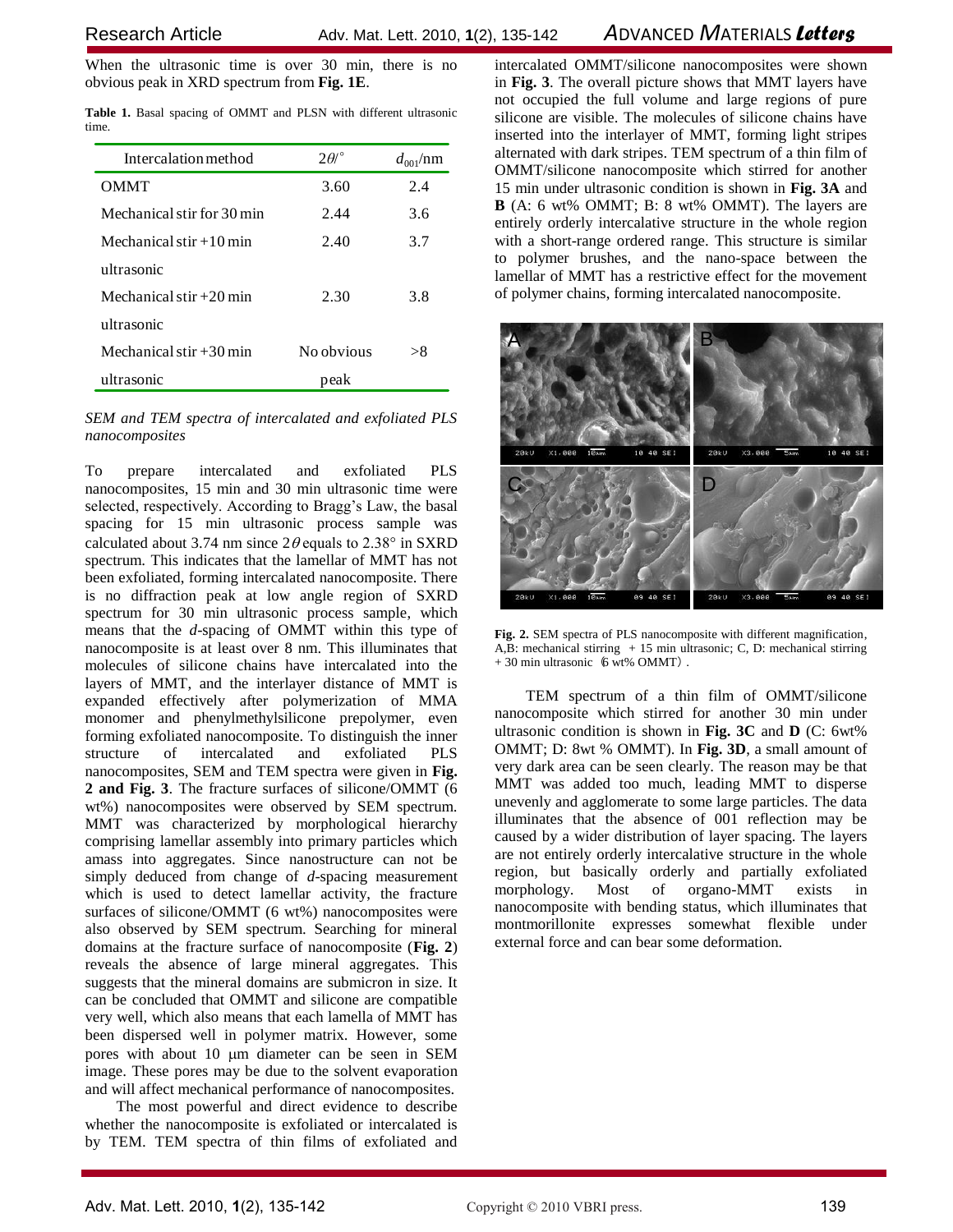

**Fig. 3.** TEM spectra of PLSN with different ultrasonic time, A, B: mechanical stirring + 15 min ultrasonic; C, D: mechanical stirring + for 30 min ultrasonic; A, C: 6 wt% OMMT; B, D: 8 wt% OMMT.

#### *Barrier property for water*

Compared with pure polymer or mechanical blending composites, PLS nanocomposite has better barrier properties for gas and liquid. This may be due to that the silicate layers have a large aspect ratio. When these layers of MMT disperse well in polymer matrix, the diffusion movement of gas or liquid molecules has to bypass these silicate layers. Therefore, the increasing of efficient paths improves the barrier properties for gas and liquid. The permeability coefficient can be simply calculated as follows [**19**].

$$
P_{PLSN} = \frac{\left(1 - \frac{1}{\phi}\right) P_{matrix}}{1 + \alpha \phi / 2} \qquad \qquad 1. \tag{1}
$$

where,  $P_{\text{PLSN}}$  is permeability coefficient of nanocomposite,  $P_{\text{matrix}}$  is permeability coefficient of polymer;  $\alpha$  is OMMT content,  $\Phi$  is aspect ratio of MMT. The water absorption rate basically decreases with the increasing of  $P_{\text{PLSN}}$ .

The relationship curve between water adsorption rate and OMMT content is described in **Fig. 4**. For both intercalated and exfoliated nanocomposites, the water absorption rate basically decreases with the increasing of OMMT content, which indicates that the barrier property for water of silicone/OMMT nanocomposite is increased. This conclusion is coincident with **Formula (1)**. The silicone/ OMMT nanocomposites in the study were prepared by in-situ solution intercalative polymerization. Therefore, solvent evaporation may leave some pores in nanocomposites which were presented in SEM images of **Fig. 2**. These pores will obviously affect the barrier property of nanocomposites, so that the curve of the water absorption rate vs. OMMT content is not linear which should be linear according to **Formula (1)**. When the silicone/OMMT nanocomposite contains over 4 wt% OMMT, the barrier property for water almost does not change anymore. This may be due to that only intercalation or exfoliated nano-film layer can play a role to barrier

property for water, and micron or submicron particles have no barrier efficiency.

The water absorption rate of pure silicone is 8.403%, and that of intercalated nanocomposite containing 4wt% OMMT is 0.7687%, which is 10 times less than that of pure silicone. However, the water absorption rate of exfoliated nanocomposite is 2.802%, which is 3 times less than that of pure silicone. This indicates that adding of OMMT into polymer can markedly improve the barrier performance of silicone. It is obviously that the barrier property of intercalated PLS nanocomposite is much better than that of exfoliated PLS nanocomposite, since the water absorption of intercalated PLS nanocomposite is only about one third of exfoliated PLS nanocomposite's for the same OMMT content. Known from the TEM spectra in **Fig. 3**, the MMT layers exist in the form of short-range order in intercalated nanocomposite, while in exfoliated nanocomposite the layers disperse disorderly in silicone matrix. Hence, the barrier performance of intercalated PLS is better than that of exfoliated PLS nanocomposite.



**Fig. 4.** Effect of OMMT content on the barrier properties for water.



**Fig. 5.** Effect of OMMT content on impact strength of PLS nanocomposite.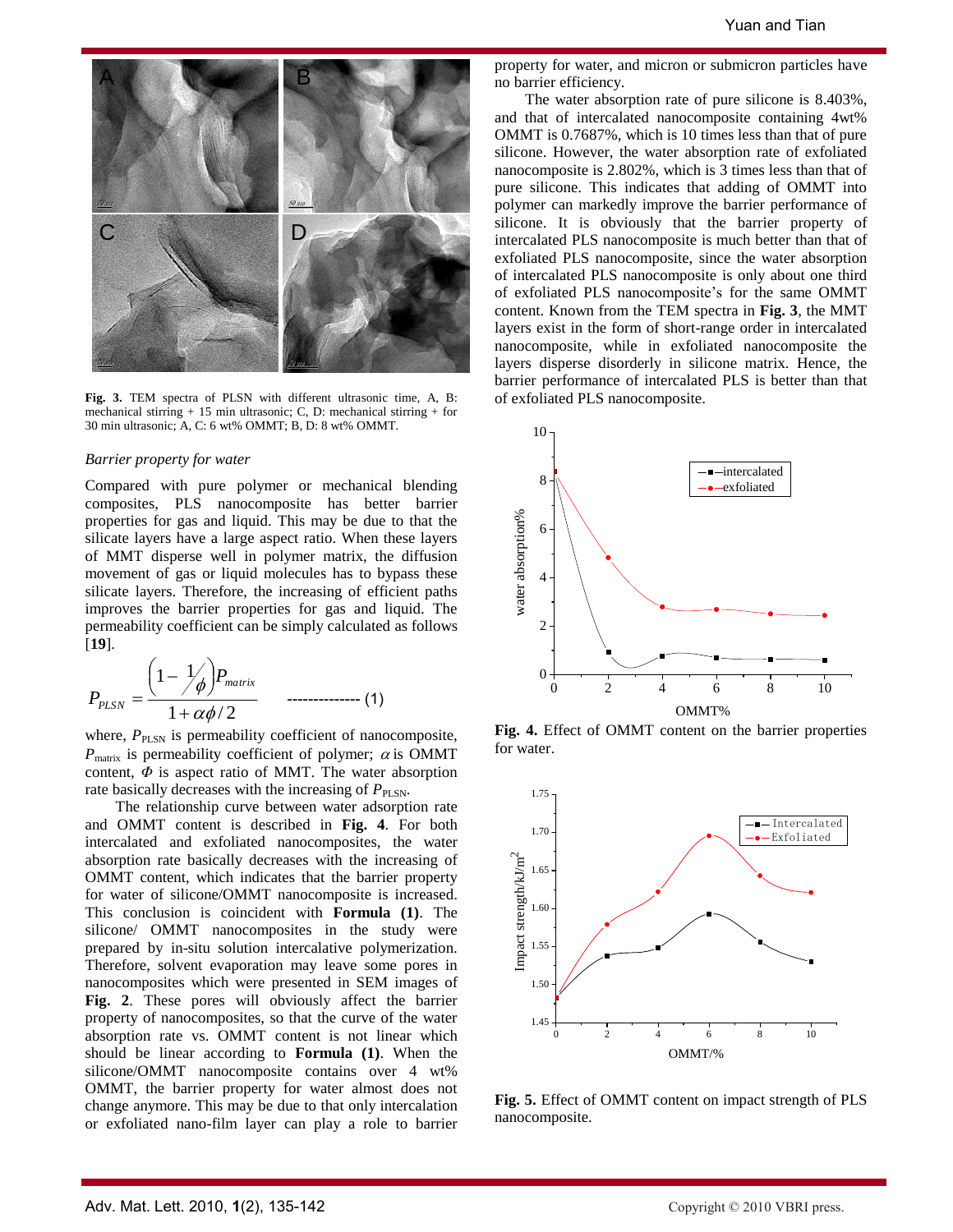# *Mechanical properties*

Impact property: The impact strength of intercalated and exfoliated PLS nanocomposites are showed in **Fig. 5**. The impact tests were carried out to examine the influence of organo-clay inclusion and the degree of organo-clay distribution on mechanical properties of nanocomposites. The impact strength increases with the increasing of OMMT content, and then decreases with the further increasing of OMMT content for both intercalated and exfoliated PLS nanocomposites. The impact strength of exfoliated PLS nanocomposite is higher than that of intercalated PLS nanocomposite. The intercalated and exfoliated nanocomposites which contain 6 wt% OMMT have highest impact strength of 1.5932  $kJ/m<sup>2</sup>$  and 1.6957  $kJ/m<sup>2</sup>$ , respectively. Compared to the impact strength of pure silicon of  $1.4827$  kJ/m<sup>2</sup>, the impact strength of intercalated and exfoliated PLS nanocomposites are increased 7.45% and 14.4%, respectively. The structure of MMT is destroyed and dispersed uniformly in silicone matrix. The silicone chains which insert into MMT are strongly restricted by the nano-space among the layers of layered silicate. The layer silicates play a role of physical association and make silicone chains connect with each other, resulting in the increasing of crosslinking point number and density of PLS nanocomposite. Hence, the impact strength of nanocomposite is improved by adding OMMT. However, the impact strength begins to decrease when the OMMT content is over 6wt%. This may be due to the number enhancement of primary particles and the inhomogeneous dispersion of OMMT as OMMT content reaches a certain value, leading to the increasing of defects number. The stress concentration can be easily caused by these defects when PLS nanocomposites endure external force, leading to the decreasing of impact strength. On the other hand, single layer of MMT is easier to be dispersed in polymer matrix than multi-layers of MMT aggregate. Hence, the reinforced effectivity of OMMT on exfoliated PLS nanocomposite is better than that on intercalated PLS nanocomposite.



**Fig. 6.** Effect of OMMT content on Rockwell hardness of PLS nanocomposites.

Hardness performance: The effect of OMMT content on the hardness of PLS nanocomposites is showed in **Fig. 6**. The hardness of both exfoliated and intercalated PLS nanocomposites firstly increases with the increasing of OMMT content, then decreases, and finally increases again. A small amount of MMT particles  $(\leq 2 \text{ wt\%})$  can be dispersed well in silicone matrix. The ability of resisting external mechanical stress is improved since MMT particles play a role of physical association and make silicone macromolecular chains wind with each other. With the further increasing of OMMT content, the particles of MMT play a role of improving ductility, the hardness decreases a little. The hardness of both exfoliated and intercalated PLS nanocomposites slowly increases again when the OMMT content is increased continuously. The silicone chains which insert into MMT are strongly restricted by nano-space between the layers of layered silicate, resulting in the enhancement of winding density of silicone macromolecular chains. Hence, the free movement and secondary relaxation of silicon main chains and branched chains are inhibited, leading to the hardness increasing. When the nanocomposite contains 10 wt% OMMT, the hardness of intercalated and exfoliated nanocomposites are 95.7 and 92.4, respectively, which are 1.5 times more than that of pure silicone.

It seems that there is little difference between the hardness of intercalated and exfoliated PLS nanocomposites. The hardness of exfoliated PLS is higher than that of intercalated PLS nanocomposite when OMMT content is less than 5 wt%. However, when OMMT content is over 5 wt%, the situation is the opposite. A small amount of MMT addition plays a role of physical association. In this situation, most MMT layers exist in the form of single layer in exfoliated nanocomposite, while the layers are entirely orderly intercalative structure in the whole region and with a short-range order in intercalated nanocomposite. So the number of particles in exfoliated PLS is more than that in intercalated PLS, and the hardness of exfoliated PLS is higher than that of intercalated PLS when OMMT content is less than 5 wt%. While OMMT content increases over 5 wt%, the silicone chains which insert into MMT are strongly restricted by nano-space between layers of layered silicate, which is contributed to the hardness. The density of nano-space layers of intercalated PLS is much higher than that of exfoliated PLS, resulting in higher hardness of intercalated PLS when OMMT content is over 5 wt%.

Tensile and compressive properties: The effects of OMMT content on tensile strength and compressive strength of nanocomposites are described in **Table 2**. The presence of organo-clay observably improves the tensile strength and compressive strength for all PLS nanocomposite samples even with a small amount of clay addition. This improvement is directly attributed to the reinforcement provided by the dispersed silicate nanolayers. The exfoliated and intercalated nanocomposites, containing 6 wt% OMMT, have the highest tensile strength of 6.264 and 7.021 MPa, respectively. Both of them are 5 times higher than that of pure silicone. When the nanocomposite contains 4 wt% or 6 wt% OMMT, the maximal compressive strength of exfoliated and intercalated PLS nanocomposites are 11.503 and 10.232 MPa, respectively. The maximal compressive strength of the exfoliated and the intercalated PLS nanocomposites are both 4 times bigger